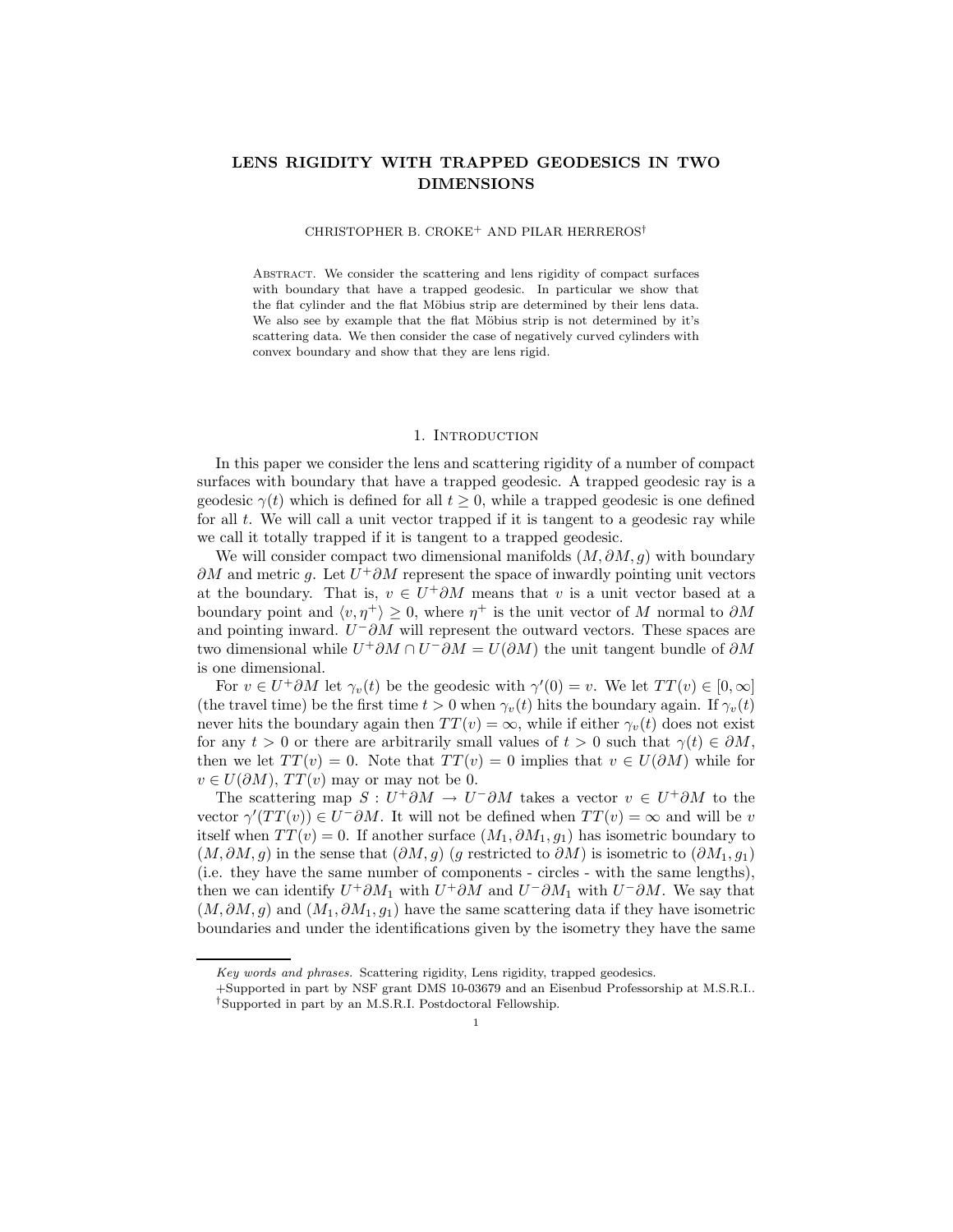

FIGURE 1. Not isometric but same scattering and lens data.

scattering map. If in addition the travel times  $TT(v)$  coincide then they are said to have the same lens data.

A compact manifold  $(M, \partial M, g)$  is said to be scattering (resp. lens) rigid if for any other manifold  $(M_1, \partial M_1, g_1)$  with the same scattering (resp. lens) data there is an isometry from  $M_1$  to  $M$  that agrees with the given isometry of the boundaries.

In this paper we prove three such rigidity results.

**Theorem 1.1.** *The flat cylinder*  $[-1,1] \times S^1$  *is lens rigid.* 

Theorem 1.2. *The flat Möbius strip is lens rigid.* 

Theorem 1.3. *A cylinder with negative curvature and convex boundary is lens rigid.*

The higher dimensional version of theorem 1.1 was proved recently [Cr11] by the first author. In that paper it was shown that for  $n \geq 2$ ,  $D^n \times S^1$  is scattering rigid where  $D^n$  represents the unit disc in  $\mathbb{R}^n$ . This was the first example of such a rigidity theorem that had trapped geodesic rays (however [St-Uh09] has a local rigidity result that includes trapped geodesic rays). The two dimensional case has a number of differences from the higher dimensional case. Although it is possible to approach Theorem 1.1 with methods as in [Cr11] there are a number of complications. In particular, the boundary is neither connected nor does the second fundamental form have a positive eigenvalue. Here we use a different approach entirely, which is very two dimensional and also allows us to prove the other results. We should note that in the two dimensional case we do not prove scattering rigidity, but only lens rigidity. We see by example (see below) that the flat Möbius band is not scattering rigid (at least if one allows  $C^1$  metrics) while the other two cases are still open.

The fact that not all manifolds are scattering rigid was pointed out in [Cr91]. For  $\frac{1}{4} > \epsilon > 0$  let  $h(t)$  be a small smooth bump function which is 0 outside  $(-\epsilon, \epsilon)$ and positive in  $(-\epsilon, \epsilon)$ . For  $s \in (-1 + 2\epsilon, 1 - 2\epsilon)$  consider surfaces of revolution  $g_s$ with smooth generating functions  $F_s(t) = 1 + h(s+t)$  for  $t \in [-1,1]$ . These surfaces of revolution look like flat cylinders with bumps on them that are shifted depending on s but otherwise look the same (see figure 1). The Clairaut relations show that, independent of s, geodesics entering one side with a given initial condition exit out the other side after the same distance at the same point with the same angle.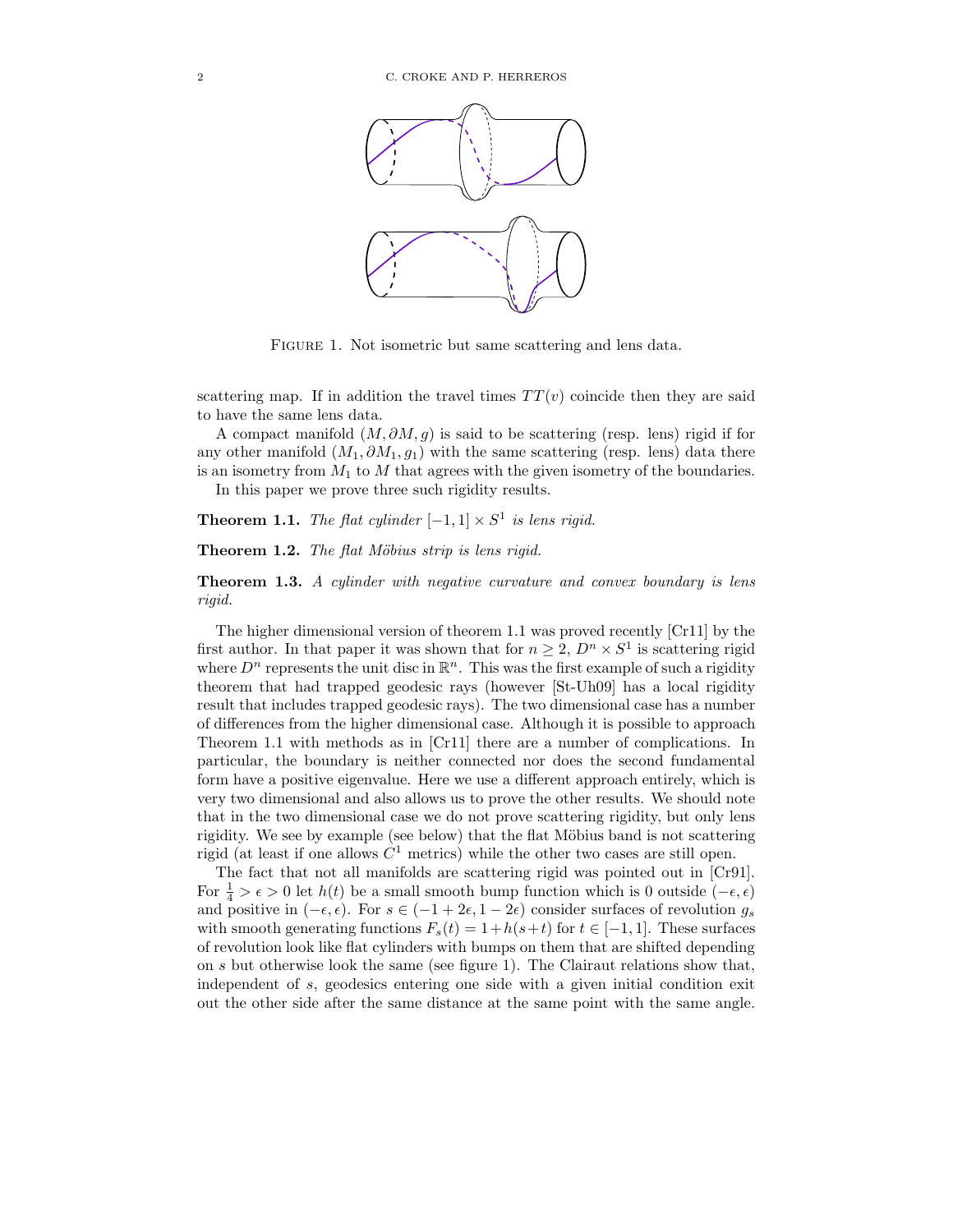

Figure 2. Same scattering but not lens data.

Hence all metrics have the same scattering data (and in fact lens data) but are not isometric. A much larger class of examples was given in section 6 of [Cr-Kl94].

We now present an example that shows that the flat Möbius band is not scattering rigid. Let C be the cylinder  $[0, l] \times S^1$  and let H be a hemisphere attached to C by identifying the equator with the the curve  $l \times S^1$ . We get  $M_1 = C \cup H / \sim$ where  $\sim$  is the identification above. Note that  $M_1$  is topologically a disc.

We need to understand some of the geodesics on  $M_1$ . Observe that any geodesic in the cylinder that reaches  $l \times S^1$  forming an angle  $\alpha$  with it goes into H, where it is a great circle that leaves H again at its antipodal point forming the same angle  $\alpha$ . From the point of view of the cylinder, any geodesic that leaves it through a point  $(l, \theta)$  comes back at the point  $(l, \theta + \pi)$  with the same angle. Thus, the scattering data of  $M_1$  is the same as that of  $M_0$ ; the cylinder with one boundary identified to itself via the antipodal map. I.e.  $M_0$  is a flat Möbius band. Therefore, the scattering data of  $M_0$  and  $M_1$  are the same, but the travel times are different. In fact they differ by exactly  $\pi$ .

All known examples of nonisometric spaces with the same lens or scattering data have in common that there are trapped geodesics.

The scattering and lens rigidity problems are closely related to other inverse problems. In particular, the boundary rigidity problem is equivalent to the lens rigidity question in the Simple and SGM cases. See [Cr91] and [Cr04] for definitions and relations to some other problems. There is a vast literature on these problems (see for example [Be83, Bu-Iv06, Cr91, Cr90, Gr83, Mi81, Mu77, Ot90-2, Pe-Sh88, Pe-Uh05]). In particular, it was shown in [Pe-Uh05] that Simple two dimensional compact manifolds are boundary rigid (hence lens and scattering rigid). The Simple condition however precludes trapped geodesic rays.

The main issue in the proofs of all the Theorems in this paper is to show that the space of trapped geodesics has measure 0. We will get at this by counting intersections of geodesics and applying a version of Crofton's formula. We do this in Section 2.

We prove Theorems 1.1 and Theorem 1.2 in section 3 using rigidity arguments developed in [Cr91] and [Cr-Kl98]. Theorem 1.3 is proved in section 4 using a rigidity method developed by Otal in [Ot90-1, Ot90-2]).

#### 2. Counting Intersections

In this section we discuss how to use a version of Crofton's formula to show that trapped geodesics have measure 0.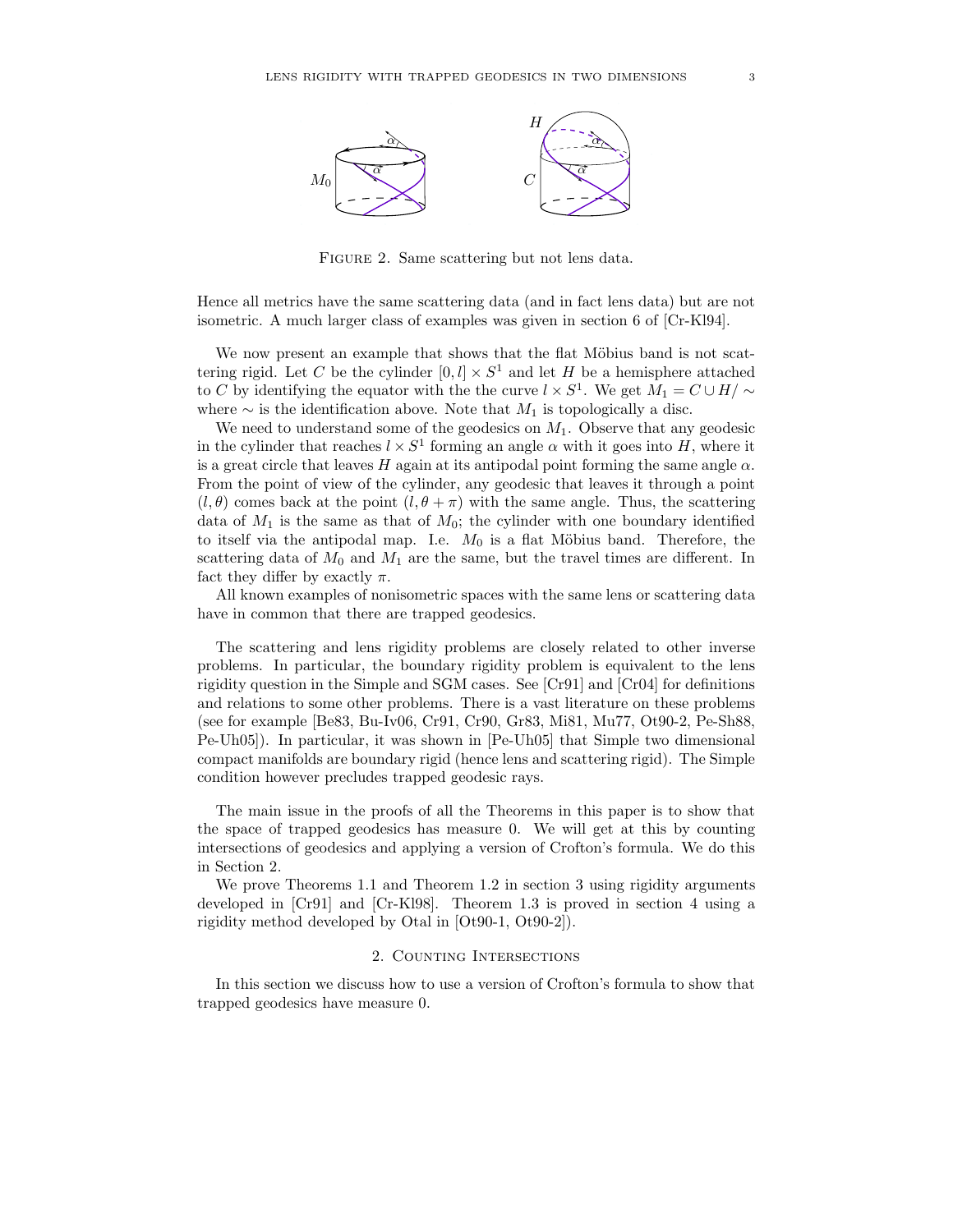We begin with the general case of two 2-dimensional manifolds  $M$  and  $M_1$  with the same boundary and the same scattering data.

The space of geodesics that start at the boundary can be parametrised by their initial vector in  $U^+\partial M$ . For  $s \in \partial M$  and  $\theta \in [-\frac{\pi}{2},\frac{\pi}{2}]$  let  $\gamma_{(s,\theta)}$  be the geodesic starting at s that makes an angle  $\theta$  with the inward direction. The Liouville measure on the space of geodesics leaving the boundary can be represented as  $|\cos(\theta)|d\theta ds$ , where  $ds$  represents the arclength along the boundary. In fact, Santaló's formula (see chapter 19 of [Sa76]) tells us that this is true for any curve  $\tau$  in M. Namely, if we parametrise the geodesics passing through  $\tau$  by arclength dt along  $\tau$  and angle  $\phi$  made with a chosen normal, then the Liouville measure will be  $|\cos(\phi)|d\phi dt$ . Of course  $\gamma_{(s,\theta)}$  might intersect the curve  $\tau$  many times (or not at all). Let  $i(\tau,s,\theta)$ be the geometric number of times that  $\gamma_{(s,\theta)}$  intersects  $\tau$ . Also let  $G(\tau(t))$  be the subset of the unit vectors at  $\tau(t)$  that are tangent to geodesics that started at a boundary point. The above gives us the following version of Crofton's formula (which works in both  $M$  and  $M_1$ ):

$$
\int_{\partial M}\int_{-\frac{\pi}{2}}^{\frac{\pi}{2}}i(\tau,s,\theta)|\cos(\theta)|d\theta ds=\int_{\tau}\int_{G(\tau(t))}|\cos(\phi)|d\phi dt.
$$

We will let  $\Gamma$  (resp  $\Gamma_1$ ) be the space of non-trapped geodesics that are not tangent to the boundary at either endpoint. Γ can be parameterized as an open subset of the unit vectors  $U^+ \partial M$  on the boundary pointing inward.  $\Gamma_1$  can be identified with  $\Gamma$  by this parametrization. We will consider the corresponding intersection functions  $i(\gamma, \tau)$  and  $i_1(\gamma_1, \tau_1)$  which map  $\Gamma \times \Gamma$  - Diag to the nonnegative integers via the geometric intersection number (i.e. the number of intersection points) of the geodesics  $\gamma$  and  $\tau$  (respectively  $\gamma_1$  and  $\tau_1$ ), where  $\gamma$  and  $\tau$  are distinct non trapped geodesics (running from boundary point to boundary point) of M and  $\gamma_1$ and  $\tau_1$  are the corresponding geodesics in  $M_1$ . We will show that these functions are closely related. They need not be the same though as the counter example to scattering rigidity for the Möbius strip has  $i_1 = i + 1$ .

**Lemma 2.1.** Let  $\gamma$ ,  $\tau^0$  and  $\tau^1$  be distinct elements of  $\Gamma$  such that  $\tau^0$  and  $\tau^1$  are *in the same component of* Γ*. Then*

$$
i(\gamma, \tau^{0}) - i_{1}(\gamma_{1}, \tau_{1}^{0}) = i(\gamma, \tau^{1}) - i_{1}(\gamma_{1}, \tau_{1}^{1}).
$$

*Proof.* Since  $\Gamma$  is an open subset of a 2-dimensional manifold we can (by standard transversality arguments) choose a smooth path  $\tau^t$  from  $\tau^0$  to  $\tau^1$  such that  $\tau^t \neq \gamma$ and  $\tau^t \neq -\gamma$  for any  $t \in [0, 1]$ , and  $\tau^t$  intersects transversely the subspace  $End(\gamma)$ of Γ consisting of geodesics with an endpoint in common with  $\gamma$ . In particular, if an endpoint of  $\tau^{t_0}$  (say  $\tau^{t_0}(0)$ ) coincides with an endpoint of  $\gamma$ , then  $W = \frac{d}{dt}|_{t_0} \tau^t(0)$ is not the zero vector. Since geodesics always intersect transversely (except at boundary points)  $f(t) = i(\gamma, \tau^t)$  (resp  $f_1(t) = i_1(\gamma, \tau^t)$ ) only changes for those  $t_0$ 's when  $\tau^{t_0} \in End(\gamma)$ . As we pass trough  $t_0$   $f(t)$  and  $f_1(t)$  change by exactly 1 (either plus or minus). However the sign of the change is determined by W (more precisely, the direction on the boundary determined by W) and the inward tangents to  $\gamma$  and  $\tau$  at the common boundary point. That is, if the inward tangent to  $\gamma$  lies between W and the inward tangent to  $\tau^{t_0}$ , then both f and  $f_1$  increase by one and they will decrease by one otherwise. In either case we see that  $f(t) - f_1(t)$  is constant.  $□$ 

We will apply this lemma to our various cases. In the case of the flat Möbius strip Γ is connected and hence  $i_1 = i + n$  for some integer n. However, there are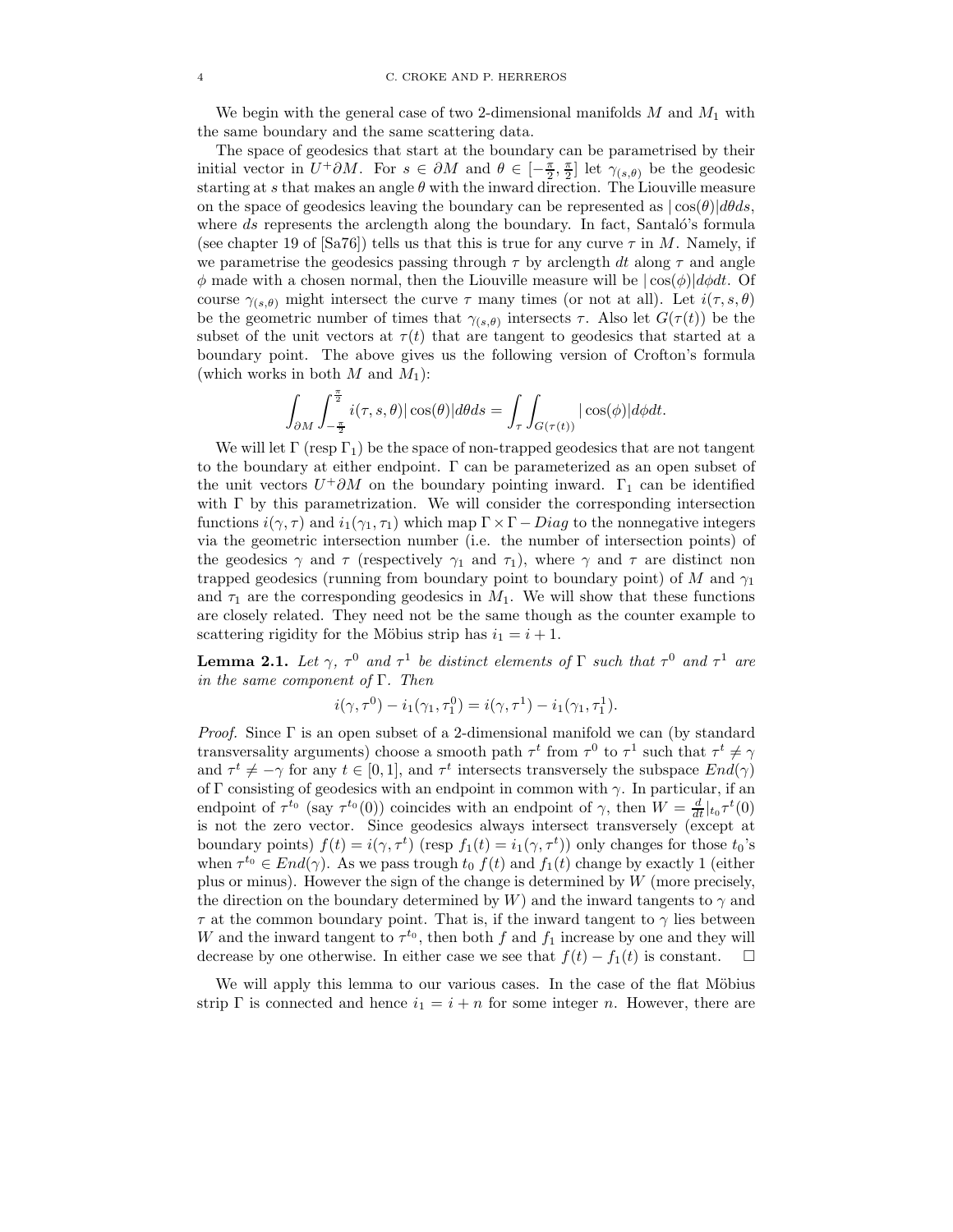geodesics  $\gamma$  and  $\tau$  in M that don't intersect at all so  $0 \leq i_1(\gamma_1, \tau_1) = 0 + n$ . Hence n is a nonnegative integer. In the case of the flat torus  $\Gamma$  has two components, but since one component is gotten from the other by reversing orientations of the geodesics, and since intersection numbers are independent of orientation, we again conclude  $i_1 = i + n$  where as before n is a nonnegative integer.

Consider the case of a negatively curved cylinder with convex boundary with boundary components  $\partial^1$  and  $\partial^2$ . It is straightforward to see that (up to reversing orientations) there are three components: Those geodesic going from  $\partial^1$  to  $\partial^1$ ; those going from  $\partial^2$  to  $\partial^2$ ; and those going from  $\partial^1$  to  $\partial^2$ . However, for any pair of such components (including when both are the same component) we can find a geodesic from each component that do not intersect each other. The previous argument then tells us that  $i_1 \geq i$ .

Our next goal is to study the measure of the set of trapped geodesics. To that end, for a surface M with boundary, we let  $TG^+(x) \subset U_x$  be the set of unit vectors v at  $x \in M$  such that the geodesic ray in the v direction never hits the boundary. Further we define  $TG^- = \{v | -v \in TG^+ \}$ ,  $TG(x) = TG^+(x) \cup TG^-(x)$  (the trapped directions), and  $TTG(x) = TG^{+}(x) \cap TG^{-}(x)$  (the totally trapped directions). We say the space of trapped geodesics has measure 0 if the measure of  $TG(x)$  is 0 for all x.

**Lemma 2.2.** *Let* M *and*  $M_1$  *be surfaces with the same scattering data and*  $\gamma \in \Gamma$ *. Assume that the space of trapped geodesics in* M *has measure* 0*. If for every*  $\tau \in \Gamma$ *we have*  $i(\gamma, \tau) \leq i_1(\gamma_1, \tau_1)$  *then*  $L(\gamma) \leq L(\gamma_1)$ *. Further if*  $L(\gamma) = L(\gamma_1)$  *then*  $TG(\gamma_1(t))$  *has measure* 0 *for almost all t.* 

*Proof.* First note that

$$
4L(\gamma_1) = \int_0^{L(\gamma_1)} \int_0^{2\pi} |cos(\theta)| d\theta dt \ge \int_0^{L(\gamma_1)} \int_{G(\gamma_1(t))} |cos(\theta)| d\theta dt.
$$

While Crofton's formula says

$$
\int_0^{L(\gamma_1)} \int_{G(\gamma_1(t))} |\cos(\theta)| d\theta dt = \int_{\Gamma} i_1(\gamma_1, \tau_1) d\tau_1 \ge \int_{\Gamma} i(\gamma, \tau) d\tau = 4L(\gamma).
$$

In the above we used that the measures  $d\tau_1$  and  $d\tau$  on  $\Gamma$  are the same. In order for equality to hold not only must  $i_1(\gamma, \cdot)$  and  $i(\gamma, \cdot)$  coincide but  $TG(\gamma_1(t))$  must have measure 0 for almost all  $t$ .

#### 3. The flat case

In this section we will prove Theorems 1.1 and 1.2. We will start by considering the cylinder case. Let  $M = [0, 1] \times S^1$  be a flat cylinder and suppose  $(M_1, \partial M_1, g_1)$ is a surface with the same lens data as M.

We see that the geodesics that start perpendicular to the boundary (and hence end perpendicular to the boundary) all have length 1 and achieve the distance between the boundary components. In particular they are minimizing geodesics, no two intersect and the union covers  $M_1$  (since a shortest path from any interior point of  $M_1$  to the boundary will hit the boundary perpendicularly). Thus there is a natural diffeomorphism  $F : M = \{(t, \theta) \in [0, 1] \times S^1\} \to M_1$ . Along the geodesic  $\gamma_{1\theta}$  of  $M_1$  that starts perpendicular to the boundary at  $(0, \theta)$  the vector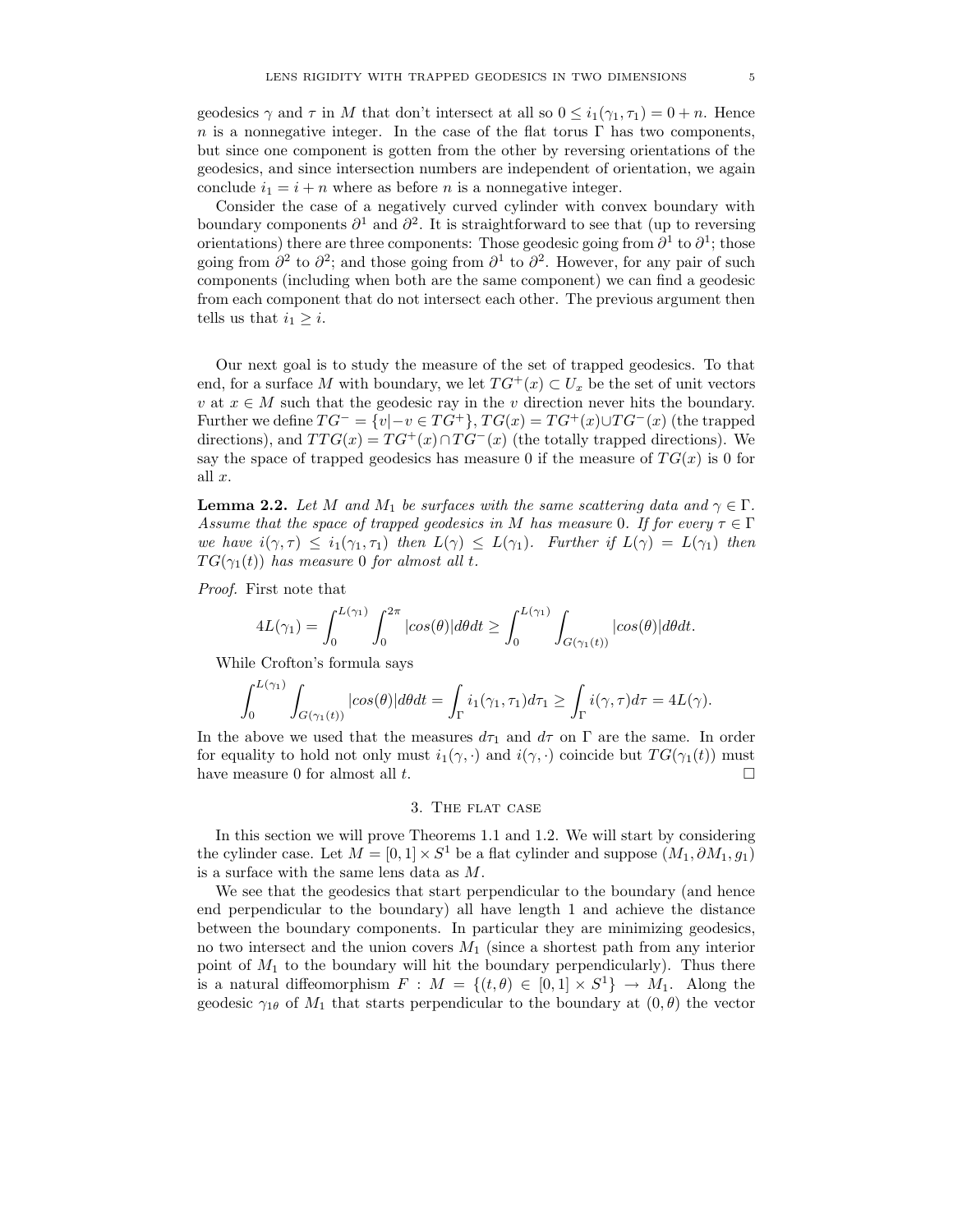field  $\frac{d}{d\theta} = j(t, \theta)N_1(t, \theta)$  (where  $N_1(t)$  is the unit vector field in the  $\frac{d}{d\theta}$  direction) is a Jacobi field perpendicular to  $\gamma_{1\theta}$ . By the above

$$
Area(M_1) = \int_{S^1} \int_0^1 j(t, \theta) dt d\theta.
$$

The fact that  $M_1$  has the same lens data as M says that Jacobi fields along  $\gamma_{1\theta}$ correspond to those along  $\gamma_{\theta}$  in M in the sense that, if some Jacobi field  $J_1$  along  $\gamma_{1\theta}$  has the same initial conditions (value and covariant derivative) as a Jacobi field J along  $\gamma_{\theta}$ , then they also must have the same final conditions. This being true for all Jacobi fields along  $\gamma_{1\theta}$  is equivalent (see [Cr91]) to

$$
\int_0^1 j^{-2}(t,\theta) dt = \int_0^1 1 dt = 1.
$$

But the convexity of  $f(x) = x^{-2}$  tells us that  $\int_0^1 1 dt = \int_0^1 j^{-2}(t, \theta) dt \geq {\int_0^1 j(t, \theta) dt}^{-2}$ with equality if and only if  $j(t, \theta) \equiv 1$ . And hence we see that

$$
Area(M_1) = \int_{S^1} \int_0^1 j(t,\theta) \ dt d\theta \ge \int_{S^1} \int_0^1 1 \ dt d\theta = Area(M)
$$

with equality holding if and only if  $j(t, \theta) \equiv 1$ , i.e.  $M_1$  is isometric to M with the isometry being the diffeomorphism  $F$  described above. Thus we have shown

**Lemma 3.1.** Let  $M$  be a flat cylinder . Then if  $M_1$  is a surface with the same lens *data then*

$$
Area(M_1) \geq Area(M)
$$

*with equality holding if and only if*  $M_1$  *is isometric to*  $M$ *.* 

On the other hand we have shown in the previous section that the set of unit vectors in  $M_1$  tangent to trapped geodesic rays has measure 0. (This is of course also true of  $M$ .) Now Santaló's formula and the invariance of the Liuoville measure under the geodesic flow tells us that the Liouville volume of the unit tangent bundle of M (resp.  $M_1$ ) is  $\int_{U^+\partial M} L(\gamma(v))dv$  (respectively  $\int_{U^+\partial M_1} L_1(\gamma_1(v))dv$ ), where the measures  $dv = |\cos(\theta)|d\theta ds$  on  $U^+\partial M$  and  $U^+\partial M_1$  are the same. Thus the lens equivalence tells us that the unit tangent bundle of  $M$  has the same measure as that of  $M_1$  and hence the areas are the same (see chapter 19 of [Sa76]). Thus we conclude the isometry of M and  $M_1$ , which completes the proof of Theorem 1.1.

We now consider the Möbius strip case. We want to do this by passing to the orientation double cover of  $M$  and  $M_1$  and then apply Theorem 1.1. The only real issue in doing this is to see that  $M_1$  is not orientable. (Note that in the counterexample to scattering rigidity  $M_1$  is orientable.) The key point to note is that the argument in the previous section says that the geodesics leaving the boundary perpendicularly cannot intersect (or else they would be too long). Thus in  $M_1$  going across such a geodesic and following the boundary back to the original point reverses orientation (just as in  $M$ ). Thus we can pass to the two fold covers to complete the proof of Theorem 1.2.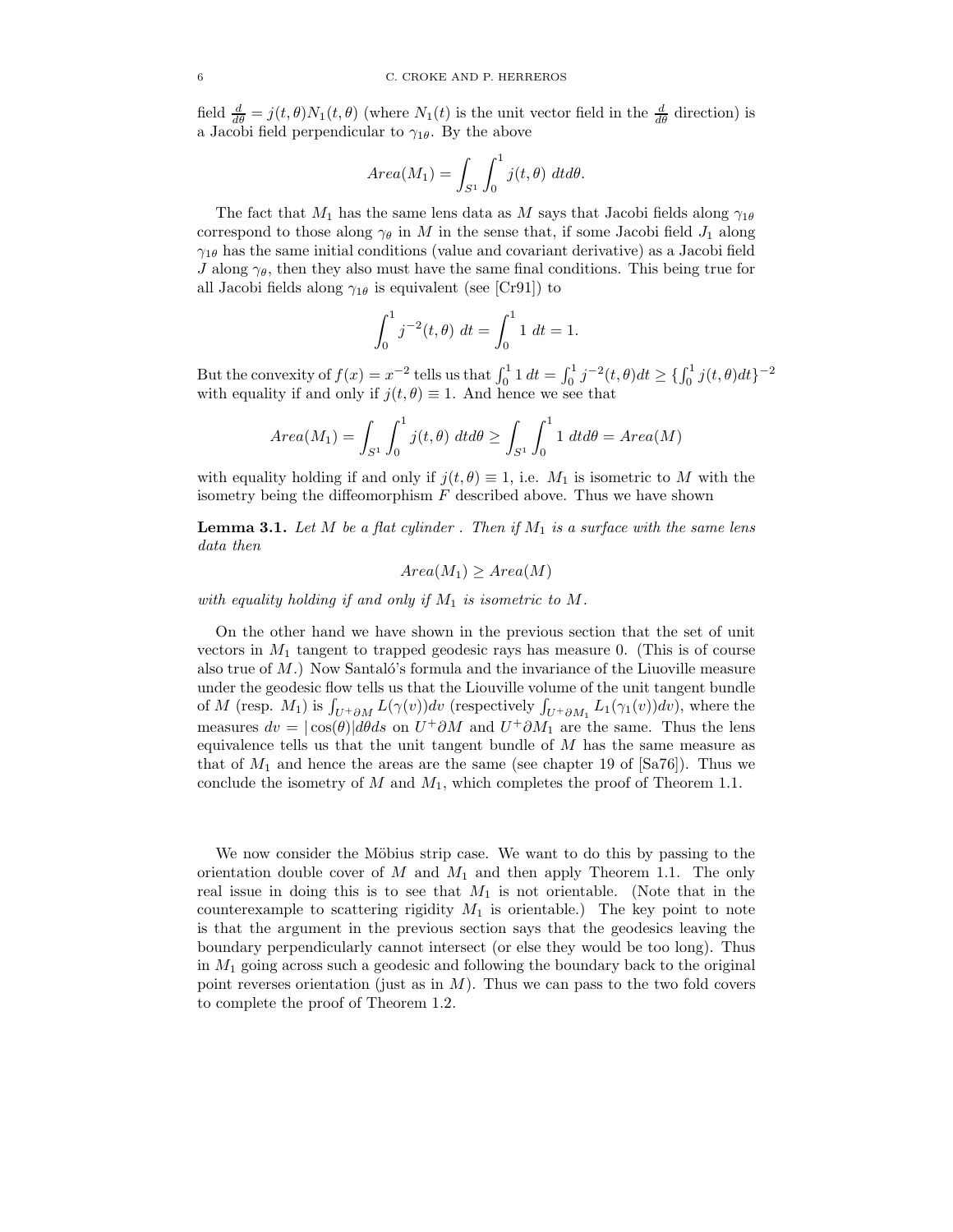#### 4. Negative curvature

In this section we will prove Theorem 1.3.

Fix a boundary point  $x \in \partial M$  and its corresponding point  $x_1 \in \partial M_1$ . Let  $\tau$ :  $(-\infty, \infty) \to \partial M$  be the unit speed parametrization of the boundary component with  $\tau(0) = x$  (which of course goes around the boundary infinitely often). Similarly define  $\tau_1$ . We let  $\gamma^t$  be the geodesic segment (varying continuously in t) from x to  $\tau(t)$ . Let  $\gamma_1^t$  be the corresponding geodesic segment in  $M_1$ .

Our first goal is to show that there are no conjugate points along any geodesic in  $M_1$ . By the convexity of the boundary, for t near 0 both  $\gamma^t$  and  $\gamma_1^t$  are minimizing. In particular, for small t there are no conjugate points along  $\gamma_1^t$ . If any such geodesic  $\gamma_1^t$  has a conjugate point let  $t_0$  be the first  $t$  (i.e.  $|t_0|$  is the smallest) where this happens. Since  $\gamma_1^t$  is a smooth variation, the conjugate pair must be the endpoints. However, the lens equivalence would imply that the endpoints are also conjugate along  $\gamma^{t_0}$ , but this can't happen by the negative curvature assumption. This covers all geodesics from this boundary component to itself. Of course a similar argument works for geodesics with both boundary points on the other component. In fact, since we also know that a minimizing geodesic between components in  $M$  will correspond to a minimizing geodesic in  $M_1$  between the components, we can use a similar continuity argument to see that there are no conjugate points along the geodesics going from one component to the other. Now, since all geodesics leaving the boundary are limits of geodesics that hit the boundary at both endpoints, we see that all geodesics that start at the boundary have no conjugate points.

Next we want to compare geodesics in the universal covers  $\tilde{M}$  and  $\tilde{M}_1$  of M and  $M_1$ . Thus the first step is to show that  $M_1$  is also a cylinder, i.e. that  $\pi_1(M_1, x_1) = \mathbb{Z}$  and is generated by going once around the boundary curve, which we assume has length L. Using the homotopy  $H_t = \gamma_1^t \cup -\tau[0, t]$  from the trivial curve, it follows that the geodesics  $\gamma_1^{nL}$  are homotopic to going around the boundary n times. We also know, by the convexity of the boundary, that every homotopy class is represented by some geodesic loop at  $x_1$ . Thus we need only show that none of these loops are trivial in homotopy. However, if such a geodesic loop is contractible, then a standard minimax argument would yield a geodesic loop of index 1 which is precluded by the no conjugate points result. This allows us to conclude that universal covers  $\tilde{M}$  and  $\tilde{M}_1$  also have the same lens data (with the boundaries in the universal covers identified by the covering). In particular, it now follows that all geodesics between boundary points (and hence by taking limits all geodesics with one boundary endpoint) in  $\tilde{M}$  and  $\tilde{M}_1$  are minimizing. One can tell whether two geodesics in  $\tilde{M}$  with disjoint endpoints on the boundary intersect simply by looking at the endpoints. The endpoints will force the intersection number mod 2 to be either 0 or 1. Since geodesics can intersect at most once they will intersect if and only if this number is 1. But this means that the corresponding pair of geodesics in  $\tilde{M}_1$  will intersect if and only if they do in  $\tilde{M}$ .

We will need control (locally) on the covariant derivatives of the gradient of distance functions from boundary points. Fix  $\tilde{x}$  in the interior of  $\tilde{M}_1$  with  $d(\tilde{x}, \partial \tilde{M}_1) =$ d<sub>0</sub>. Choose  $\frac{d_0}{4} \geq \epsilon > 0$  where  $\epsilon$  is less than the injectivity radius for points  $\tilde{z} \in B(\tilde{x}, \frac{d_0}{2})$ . Then, by compactness, there are uniform upper and lower bounds on the geodesic curvatures of  $\partial B(\tilde{z}, \epsilon)$ . This implies that for any  $\tilde{y} \in \partial \tilde{M}_1$  the level sets of  $d(\tilde{y}, \cdot)$  have uniformly bounded geodesic curvature at points in  $B(\tilde{x}, \frac{d_0}{4})$ . This is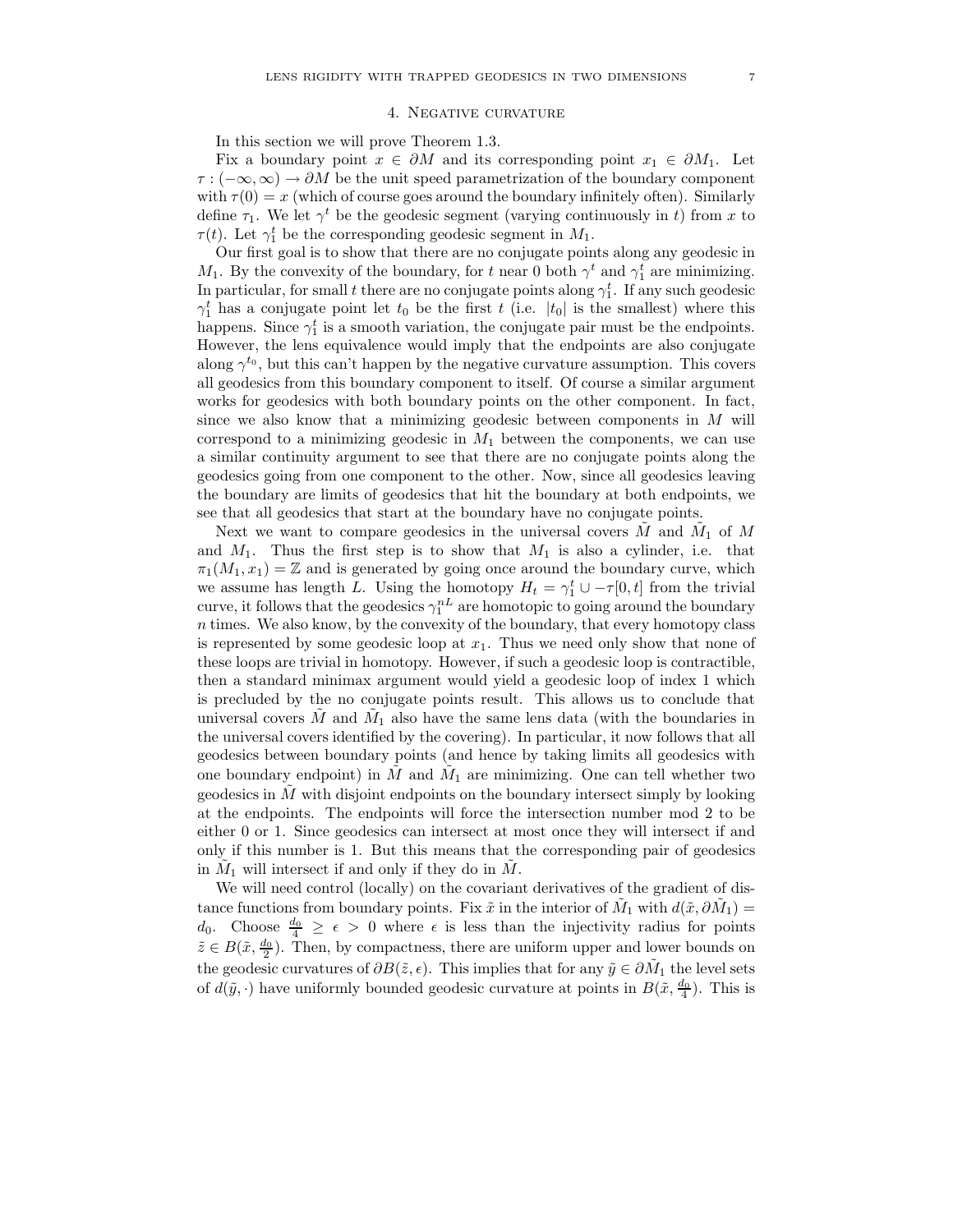true since for each point  $\tilde{q}$  on the level set and each side of the level set there is a  $B(\tilde{z}, \epsilon)$  lying on the given side and whose boundary is tangent to the level set at  $\tilde{q}$ . (The two  $\tilde{z}$ 's lie on the geodesic from  $\tilde{y}$  to  $\tilde{q}$ .) Thus there is a neighborhood of  $\tilde{x}$ and a number C such that for all  $\tilde{y} \in \tilde{M}_1$  we have  $|\nabla \nabla d(\tilde{y}, \cdot)| \leq C$  in  $B(\tilde{x}, \frac{d_0}{4})$ .

Lemma 4.1. *Let* M *be a cylinder of negative curvature with convex boundary. If*  $M_1$  *is a surface with the same lens data, then for every* x *we have*  $TG^+(x)$  *consists of at most two vectors.* (Hence  $TG^-(x)$ *, and*  $TTG(x)$  *consists of at most two vectors while*  $TG(x)$  *consists of at most 4 vectors.*)

*Proof.* Fix an interior point  $x \in M_1$ . To study the set of vectors tangent to geodesics from x and hitting one of the boundary components we can look to the universal cover  $\tilde{M}_1$  (whose boundary we now know has two connected components) and a point  $\tilde{x}$  over x. For each point  $\tilde{y}$  on  $\partial \tilde{M}_1$  there is a geodesic arc from  $\tilde{x}$  to  $\tilde{y}$ (since the minimizing path is never tangent to the convex boundary). Further this geodesic is unique, for if not two geodesics leaving  $\tilde{y}$  would intersect again - but we have shown this doesn't happen. Thus we get a map from  $\partial \tilde{M}_1$  to the unit circle at  $\tilde{x}$ . The fact that the map is continuous follows from the fact that we have no conjugate points along geodesics that leave the boundary. Thus the unit tangents to geodesics leaving  $\tilde{x}$  and hitting  $\partial \tilde{M}_1$  come in two disjoint open intervals (one going to each component).

Thus  $TG^+(x)$  is the complement in the unit circle of two disjoint closed intervals. We will first see that the endpoints of these intervals vary continuously. Consider the vectors  $V_{\tilde{y}}(\tilde{x}) = -\nabla d(\tilde{y}, \cdot)$  which are tangent to the geodesic from  $\tilde{x}$  to  $\tilde{y} \in \partial M_1$ . These vector fields (as  $\tilde{x}$  varies) are continuous and in a neighborhood of X have uniformly bounded covariant derivatives by the argument in the paragraph before the Lemma. The endpoints of the intervals will be limits of the  $V_{\tilde{y}}(\tilde{x})$  as  $\tilde{y}$  runs off to infinity along an end of the boundary. The control we have on the derivative tells us that the vector fields  $V_{\tilde{v}}(\tilde{x})$  will converge to a continuous vector field.

Since we know that the lengths are the same as in  $M$ , Lemma 2.2 says that along any geodesic  $\gamma$  between boundary points and for almost every t,  $TG^+(\gamma(t))$ has measure 0 and hence consists of two vectors. Thus by continuity this holds for all t. It is straightforward to see that such geodesics cover all of  $M_1$ .

Note that since the totally trapped geodesics have measure 0 they are limits of geodesics that hit the boundary so also have no conjugate points.

With these preliminaries the rest of the argument closely follows the proofs in [Ot90-1]. The assumption in that paper was that both spaces have negative curvature (and no boundary). However, the proofs only use this fact on the target space, along with the facts that geodesics intersect at most once in  $\tilde{M}_1$  and if geodesics intersect in  $\tilde{M}_1$  then corresponding geodesics intersect in  $\tilde{M}$ , but we have shown these facts above. We now outline parts of the argument here but see [Ot90-1] for more details.

Consider the space  $\tilde{\Gamma}$  (resp  $\tilde{\Gamma}_1$ ) of geodesics that are not totally trapped (i.e. trapped in both directions) in  $\tilde{M}$  (resp.  $\tilde{M}_1$ ) with its standard (Liouville) measure. The scattering data gives a  $\pi_1$  invariant, measure preserving, homeomorphism  $\varphi$ from  $\tilde{\Gamma_1}$  to  $\tilde{\Gamma}$ .

Let  $v \in U\tilde{M}_1$  and  $\theta \in (0, \pi)$ , denote by  $\theta v$  a  $\theta$  rotation of v in the same fiber. If v and  $\theta v$  are not totally trapped, then  $\sigma_v = \varphi(\gamma_{1v})$  and  $\sigma_{\theta v} = \varphi(\gamma_{1\theta v})$  are geodesics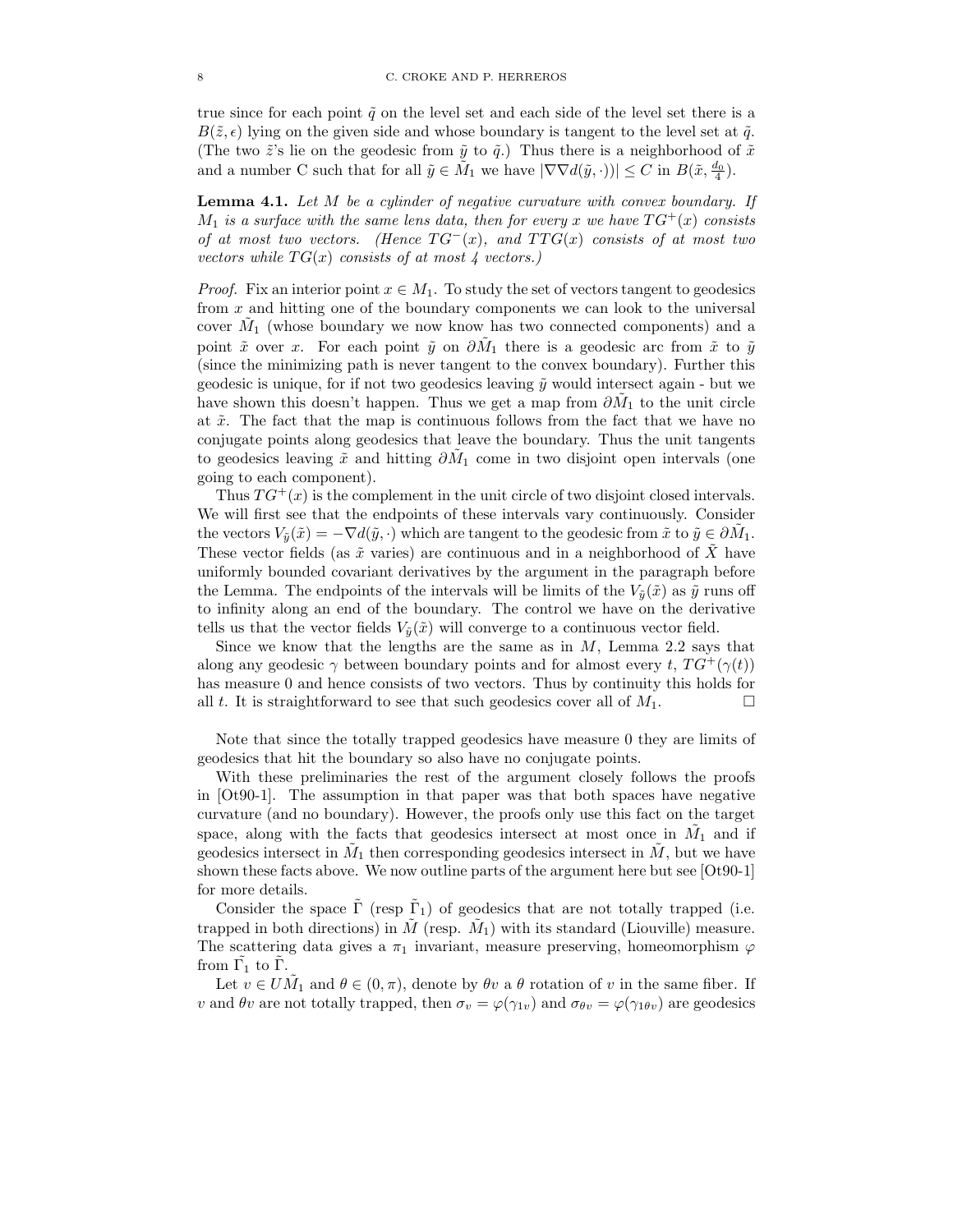in  $\tilde{\Gamma}$  that intersect at one point. Let  $\bar{\theta}(v, \theta)$  be the angle at which  $\sigma_{\theta v}$  intersects  $\sigma_{v}$ . We define  $\bar{\theta}(v, 0) = 0$  and  $\bar{\theta}(v, \pi) = \pi$ .

# **Lemma 4.2.**  $\bar{\theta}$  is continuous, and can be continuously extended to  $U \tilde{M}_1 \times [0, \pi]$ .

*Proof.* We can parameterize  $\tilde{\Gamma}$  by its initial vector in  $U^+ \partial \tilde{M}$ , then by continuity of the geodesic flow we can see that the relation between pairs of geodesics in  $U^+\partial \tilde{M} \times U^+\partial \tilde{M}$  and their intersection angle is continuous, where we consider the intersection of a geodesic with itself to have angle 0 or  $\pi$  depending on orientation. Since the same is true in  $\tilde{M}_1$ , the function  $\bar{\theta}$  will be continuous when restricted to the set where neither v nor  $\theta v$  is a totally trapped direction. (If a geodesic doesn't have an initial point - i.e. is defined for all negative parameter values - and is not trapped, it will have an endpoint on the boundary and we can define  $\theta$  by reversing the orientation.)

Since  $\tilde{M}$  is an infinite strip with negative curvature, there is only one totally trapped geodesic  $\sigma_0$  in  $\tilde{M}$ . If  $v \in U\tilde{M}_1$  is not totally trapped but  $\theta_0v \in TTG$ , we extend  $\bar{\theta}(v, \theta_0)$  to be the angle that  $\sigma_v$  makes with  $\sigma_0$ . Vectors w converging to  $\theta_0v$  either are in  $TG^-$  or  $\gamma_{1w}$  will have basepoint in  $\partial M$  at a distance from  $\gamma_{1v}(0)$ going to infinity. Therefore,  $\sigma_w$  will have the same property and (if it converges) will converges to a geodesic in  $TG^-$ , by the same argument also in  $TG^+$  therefore totally trapped. Thus the  $\sigma_w$  converges to  $\sigma_0$ , and our extension will be continuous.

If  $\gamma_{1v}$  is totally trapped, we can reverse the roles of v and  $\theta v$ . They can't be both totally trapped without being the same geodesic, since totally trapped geodesics can not intersect by Lemma 4.1.

 $\Box$ 

Note that the equivariance of the metrics on the universal cover allows us to define  $\bar{\theta}(v,\theta)$  for  $v \in UM_1$  (rather than  $U\tilde{M}_1$ ).

Define the *average angle* as

$$
\Theta(\theta) = \frac{1}{Vol(UM_1)} \int_{UM_1} \bar{\theta}(v,\theta) dv
$$

were dv is the Liouville measure in  $UM_1$ .

**Proposition 4.3.** Θ :  $[0, \pi] \rightarrow [0, \pi]$  *is an increasing homeomorphism such that:* 

- (1)  $\Theta$  *is symmetric in*  $\pi \theta$ *.*
- (2) Θ *is super-additive*

*Moreover, if*  $\Theta$  *is additive, the images under*  $\varphi$  *of any three geodesics that intersect at a common point, also intersect at one point.*

In the above (1) means  $\Theta(\pi - \theta) = \pi - \Theta(\theta)$  while (2) means  $\Theta(\theta_1 + \theta_2) \ge$  $\Theta(\theta_1) + \Theta(\theta_2)$  whenever  $\theta_1 + \theta_2 \in [0, \pi]$ . The Proposition follows directly from the proofs in [Ot90-1, Section 2]. (Note that in that paper  $\theta'$  is used instead of  $\bar{\theta}$  and Θ′ instead of Θ.)

Let  $F : [0, \pi] \to \mathbb{R}$  be a continuous convex function. By Jensen inequality, for each value of  $\theta$ 

$$
F(\Theta(\theta)) \le \frac{1}{Vol(UM_1)} \int_{UM_1} F(\bar{\theta}(v,\theta)) dv.
$$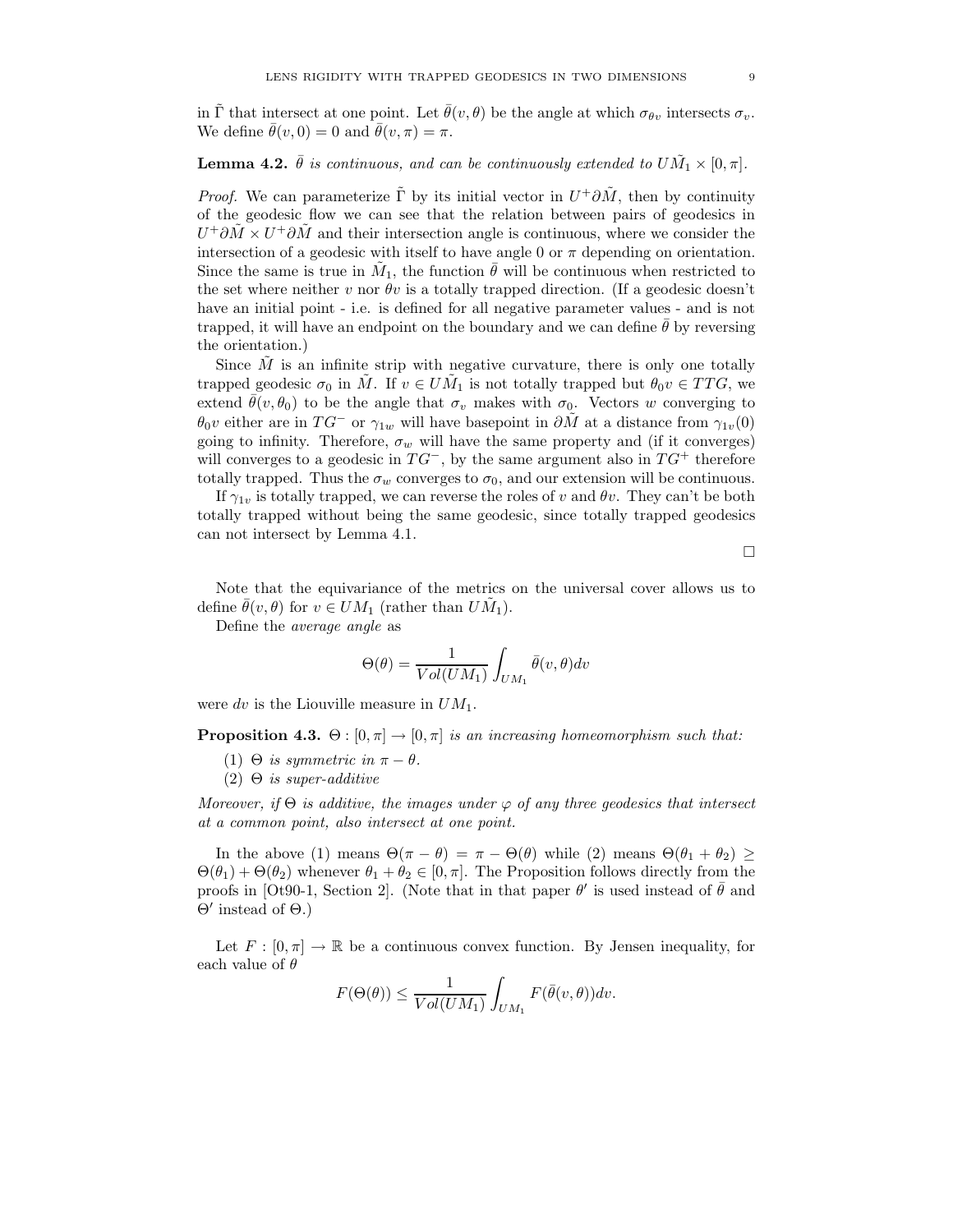Integrating over  $[0, \pi]$  with measure  $sin(\theta)d\theta$ , and using Fubini we get

$$
\int_0^{\pi} F(\Theta(\theta)) sin(\theta) d\theta \le \frac{1}{Vol(UM_1)} \int_{UM_1} \int_0^{\pi} F(\bar{\theta}(v,\theta)) sin(\theta) d\theta dv.
$$

Let  $\bar{F}(v) = \int_0^{\pi} F(\bar{\theta}(v,\theta)) sin(\theta) d\theta$ , so

$$
\int_0^{\pi} F(\Theta(\theta)) sin(\theta) d\theta \le \frac{1}{Vol(UM_1)} \int_{UM_1} \bar{F}(v) d\theta dv.
$$

**Lemma 4.4.** *Let*  $(M, \partial M, g)$  *and*  $(M_1, \partial M_1, g_1)$  *be as above, and*  $F : [0, \pi] \to \mathbb{R}$ *any convex function. Then*

$$
\int_0^{\pi} F(\Theta(\theta)) sin(\theta) d\theta \le \int_0^{\pi} F(\theta) sin(\theta) d\theta.
$$

It suffices to prove that

$$
\frac{1}{Vol(UM_1)} \int_{UM_1} \bar{F}(v) dv = \int_0^{\pi} F(\theta) sin(\theta) d\theta.
$$

For this we will first average F along each nontrapped geodesic  $\gamma_1$ . Let  $\gamma = \varphi(\gamma_1)$ then  $\varphi$ , which is a homeomorphism when restricted to the nontrapped geodesics, induces a homeomorphism from  $\gamma_1 \times (0, \pi)$  to  $\gamma \times (0, \pi)$  by  $\Phi(\gamma_1(t), \theta) = (\gamma(\bar{t}), \bar{\theta}(\gamma_1'(t), \theta)),$ where  $\gamma(\bar{t})$  is the point of intersection. This sends the Liouville measure  $d\lambda =$  $sin(\theta)d\theta dt$  to  $d\bar{\lambda} = sin(\bar{\theta})d\bar{\theta}d\bar{t}$ . (Note that in the earlier sections  $\theta$  represented the angle from the normal to the curve where here it represents the angle from the tangent. This is why the measure here has a  $\sin(\theta)$  while before it was  $|\cos(\theta)|$ . Therefore

$$
\frac{1}{L(\gamma_1)} \int_{\gamma_1} \bar{F}(\gamma_1'(t))dt = \frac{1}{L(\gamma_1)} \int_{\gamma_1 \times (0,\pi)} F(\bar{\theta}(\gamma_1'(t),\theta))sin(\theta)d\theta dt \n= \frac{1}{L(\gamma_1)} \int_{\gamma \times (0,\pi)} F(\bar{\theta})sin(\bar{\theta})d\bar{\theta}d\bar{t} = \frac{L(\gamma)}{L(\gamma_1)} \int_0^{\pi} F(\bar{\theta})sin(\bar{\theta})d\bar{\theta}.
$$

Since the lengths of  $\gamma$  and  $\gamma_1$  coincide, we have that

$$
\frac{1}{L(\gamma_1)}\int_{\gamma_1}\bar{F}(\gamma_1'(t))dt = \int_0^{\pi}F(\theta)sin(\theta)d\theta
$$

along each nontrapped geodesic, and since trapped directions have measure 0, the average over  $UM_1$  is the same.

**Lemma 4.5.** *(Lemma 8 from* [Ot90-1]*) Let*  $\Theta$  : [0, π]  $\rightarrow$  [0, π] *be an increasing homeomorphism such that*

(1)  $\Theta$  *is super-additive and symmetric in*  $\pi - \theta$ *.* 

 $\overline{a}$ 

(2) *for all continuous convex function*  $F : [0, \pi] \to \mathbb{R}$ 

$$
\int_0^{\pi} F(\Theta(\theta)) sin(\theta) d\theta \le \int_0^{\pi} F(\theta) sin(\theta) d\theta.
$$

*Then* Θ *is the identity.*

*Proof of Theorem 1.3.* By the previous lemma  $\Theta = Id$ . In particular  $\Theta$  is additive, so by Lemma 4.3 the images under  $\varphi$  of any three geodesics that intersect at a point also intersect at one point. This determines a well defined map  $f : \tilde{M_1} \to \tilde{M}$  that is  $\pi_1$  invariant since  $\varphi$  is.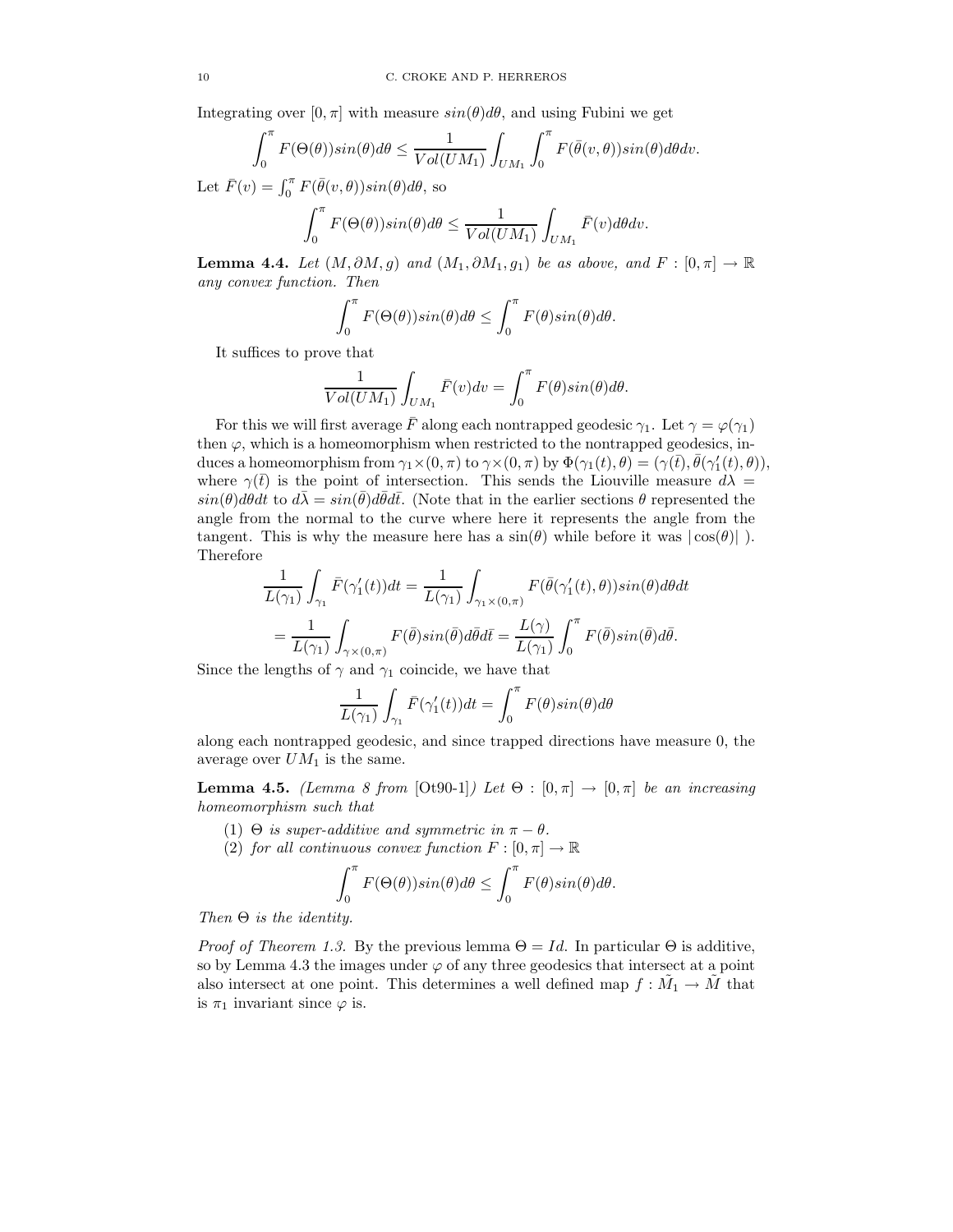Let  $\gamma_1$  be a geodesic segment from the boundary to a point  $x \in M_1$ , and  $\gamma =$  $f(\gamma_1)$  the corresponding segment in M between  $\gamma_1(0)$  and  $f(x)$ . Since  $\Phi(\gamma_1(t), \theta)$  =  $(\gamma(\bar{t}), \bar{\theta}(\gamma_1'(t), \theta))$  sends the measure  $sin(\theta)d\theta dt$  to  $sin(\bar{\theta})d\bar{\theta}d\bar{t}$ , we get

$$
L(\gamma_1) = \frac{1}{2} \int_{\gamma_1 \times (0,\pi)} sin(\theta) d\theta dt
$$
  
= 
$$
\frac{1}{2} \int_{\gamma \times (0,\pi)} sin(\bar{\theta}) d\bar{\theta} d\bar{t} = L(\gamma).
$$

Therefore, the lengths of geodesics segments is preserved by  $f$ , and so it is an isometry.

 $\Box$ 

#### **REFERENCES**

- [Be83] G. Beylkin, Stability and uniqueness of the solution of the inverse kinematic problem in the multidimensional case, J. Soviet Math.  $21(1983)$ , 251–254.
- [Bu-Iv94] D. Burago and S. Ivanov, Riemannian tori without conjugate points are flat, G.A.F.A. Vol. 4, No. 3(1994), 259–269.
- [Bu-Iv06] D. Burago and S. Ivanov, Boundary rigidity and filling volume minimality of metrics close to a flat one, Annals of Math. Vol. 171, no  $2(2010)$ , 1183-1211.
- [Cr91] C. Croke, Rigidity and the distance between boundary points, J. Diff. Geom., 33 (1991), 445-464.
- [Cr11] C. Croke, *Scattering rigidity with trapped geodesics*, (preprint).
- [Cr90] C. Croke, Rigidity for surfaces of non-positive curvature, Comment. Math. Helv., 65(1990), 150-169.
- [Cr04] C. Croke, Rigidity theorems in Riemannian geometry, Chapter in Geometric Methods in Inverse Problems and PDE Control, C. Croke, I. Lasiecka, G.Uhlmann, and M. Vogelius eds.,IMA Vol. Math. Appl., 137, Springer 2004.
- [Cr-Kl94] C. Croke and B. Kleiner, Conjugacy and Rigidity for Manifolds with a Parallel Vector Field, J. Diff. Geom., 39 (1994), 659-680.
- [Cr-Kl98] C. Croke, B. Kleiner, A rigidity theorem for manifolds without conjugate points, Ergod. Th. & Dynam. Syst., 18, pt. 4, (1998), 813-829.
- [Cr-Sc] C. Croke and V. Schroeder, The fundamental group of compact manifolds without conjugate points, Comm. Math. Helv., 61 (1986), 161-175.
- [Es77] J. H. Eschenurg, Horospheres and the stable part of the godsie flow, Math. Zeitschr. 153,(1977), 237–251 .
- [Fr-Ma] A. Freire and R. Mañé, On the entropy of the geodesic flow in manifolds without conjugate points, Invent. Math., 69 (1982), 375-392.
- [Gr83] M. Gromov, Filling Riemannian manifolds, J. Diff. Geom. 18 (1983), 1-147. -
- [Gul] R. Gulliver, On the variety of manifolds without conjugate points, Trans. Amer. Math. Soc. 210 (1975), 185–201.
- [L-S-U03] M. Lassas, V. Sharafutdinov & G. Uhlmann, Semiglobal boundary rigidity for Riemannian metrics, Math. Ann. 325 (2003), 767–793.
- [Mi81] R. Michel, Sur la rigidité imposée par la longuer des géodésiques, Inv. Math. 65 (1981), 71-83.
- [Mu77] R.G. MUKHOMETOV, The reconstruction problem of a two-dimensional Riemannian metric, and integral geometry (Russian), Dokl. Akad. Nauk SSSR 232(1977), no. 1, 32–35.
- [Ot90-1] J.-P. Otal, Le spectre marqué des longueurs des surfaces à courbure négative, Ann. of Math. 131 (1990), 151 – 162.
- [Ot90-2] J.-P. Otal, Sur les longueurs des géodésiques d'une métrique à courbure négative dans le disque, Comment. Math. Helv., **65** (1990), no. 2, 334-347.
- [Pe-Sh88] L. Pestov and A. Sharafutdinov, Integral geometry of tensor fields on a manifold of negative curvature Novosibirsk (transl. from Sibirskii Math. Zhurnal vol. 29, No. 3 (1988)114- 130).
- [Pe-Uh05] L. Pestov and G. Uhlmann, Two dimensional simple compact manifolds with boundary are boundary rigid, Annals of Math., 161 (2005), 1093-1110.